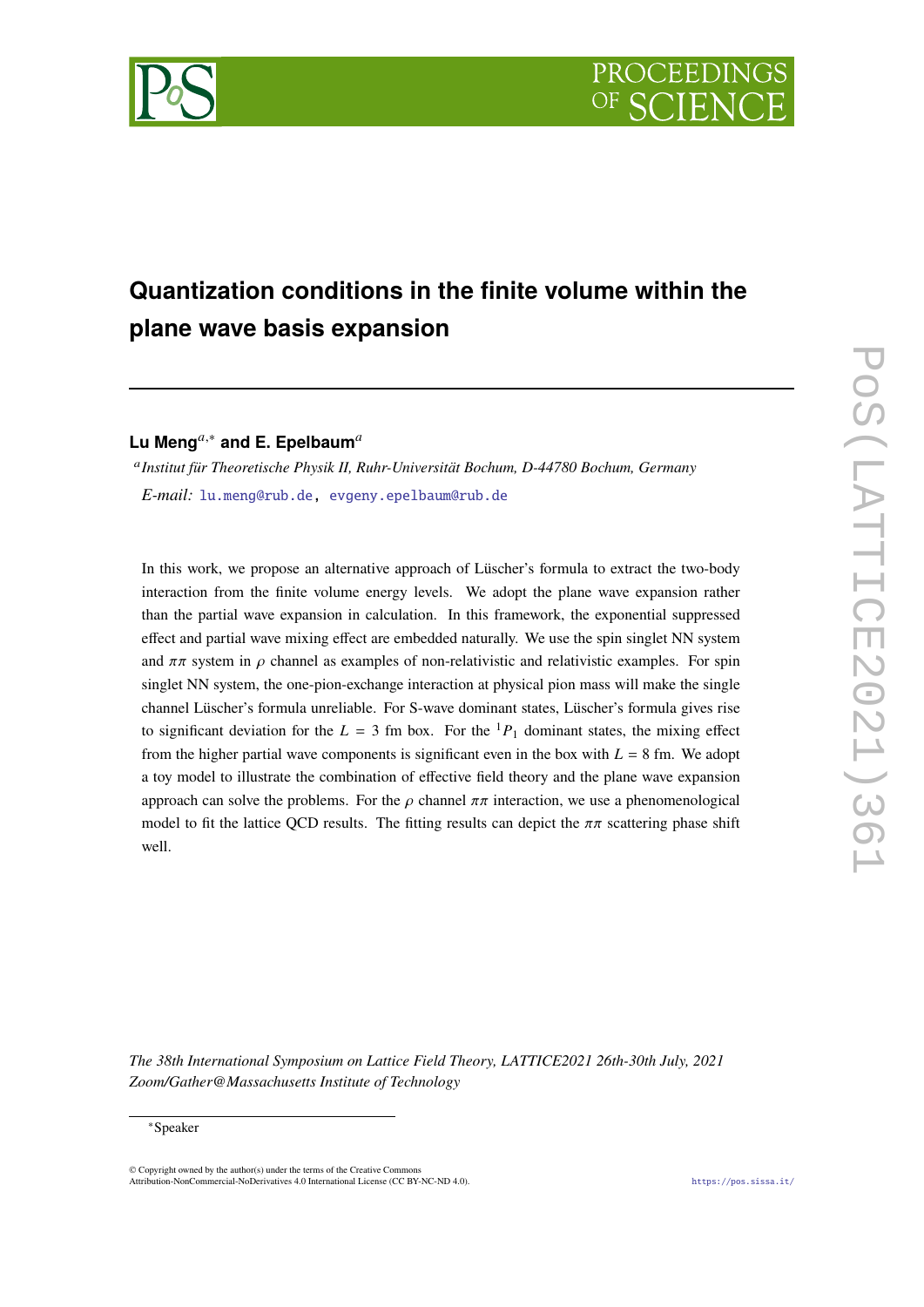# **1. Introduction**

The lattice QCD simulations are formulated in the discrete space time in a finite volume (FV). The outputs of lattice QCD for investigating the two-body interaction are in general some energy levels in FV. Three decades ago, Lüscher proposed an approach of extracting the two-particle elastic scattering phase shifts from their energy levels in a finite box with periodic boundary conditions [\[1–](#page-8-0) [3\]](#page-8-1). Apart from the original derivation, one can also obtain Lüscher formula by expanding the Lippmann-Schwinger equation (LSE) in FV with partial wave basis [\[4\]](#page-8-2). There are two attractive features of Lüscher formula, the model-independence and one-to-one correspondence. If the box size  $L$  is much larger than the interaction range  $R$ , such that the exponentially suppressed corrections  $e^{-L/R}$  are negligible. The Lüscher formula can set up the relation independent of the two-body interaction. However, some interesting interaction for example, one-pion-exchange (OPE) interaction are long-range compared with the box size using in practical lattice QCD simulations. For the second feature, if one keeps only the lowest partial wave component, the Lüscher formula sets up a one-to-one relation between the energy level in FV with the phase shift. However, in the box, the rotational symmetry is broken into symmetries describing by some point groups. The partial wave mixing effect is unavoidable, which could play important roles.

In order to overcome the limits, one can incorporate the partial mixing effect in Lüscher formula by parameterizing the  $T$ -matrix with theoretical frameworks, for example, the effective range expansion. In addition, many alternative approaches were proposed, the HAL QCD method [\[5\]](#page-8-3), unitarized chiral perturbation theory in FV [\[6\]](#page-8-4), Hamiltonian effective field theory [\[7\]](#page-8-5).

We propose an another alternative approach of Lüscher formula by combing the plane wave expansion and effective field theory (EFT). Lüscher formula is the quantization conditions in sense of partial wave expansion. However, due to the loss of the rotational symmetry, we choose to expand the LSE in FV with plane wave basis with discrete momenta. The long-range interaction is usually known, e.g. the OPE interaction. We use the EFT to embed the known long-range part and determine the short-range part by lattice QCD inputs.

# **2. Theoretical formalism**

In the plane wave expansion, the LSE becomes an matrix equation,

$$
\mathbb{T} = \mathbb{V} + \mathbb{V} \mathbb{GT}, \quad \text{with } \mathbb{T}_{n',n} = T\left(\frac{2\pi}{L}n', \frac{2\pi}{L}n; E\right), \quad \mathbb{G}_{n,n'} = \frac{1}{L^3} \frac{1}{E - \frac{q_n^2}{m_N}} \delta_{n',n}, \tag{1}
$$

where we adopt the periodic boundary conditions and truncate the momenta at  $n^2 < n_{max}^2$ . If the interaction is energy-independent, one can transform the LSE into a eigenvalue problem,

$$
\det\left(\mathbb{G}^{-1}-\mathbb{V}\right)=0\to\det\left(\mathbb{H}-E\mathbb{I}\right)=0,\quad\text{with}\quad\mathbb{H}_{m,n}=\frac{1}{L^3}\mathbb{V}_{m,n}+\frac{q_n^2}{m_N}\delta_{m,n},\tag{2}
$$

where  $H$  is the Hamiltonian matrix. The  $H$  matrix can be reduced to block-diagonal ones according to the reducible representations (irreps) of the relevant point group,

$$
\mathbb{H} \xrightarrow{\text{reduction}} \begin{pmatrix} \mathbb{H}_{\Gamma_i} & & \\ & \mathbb{H}_{\Gamma_j} & \\ & & \ddots \end{pmatrix}_{\text{block-diagonal}}, \quad \det (\mathbb{H}_{\Gamma} - E_{\Gamma} \mathbb{I}) = 0.
$$
 (3)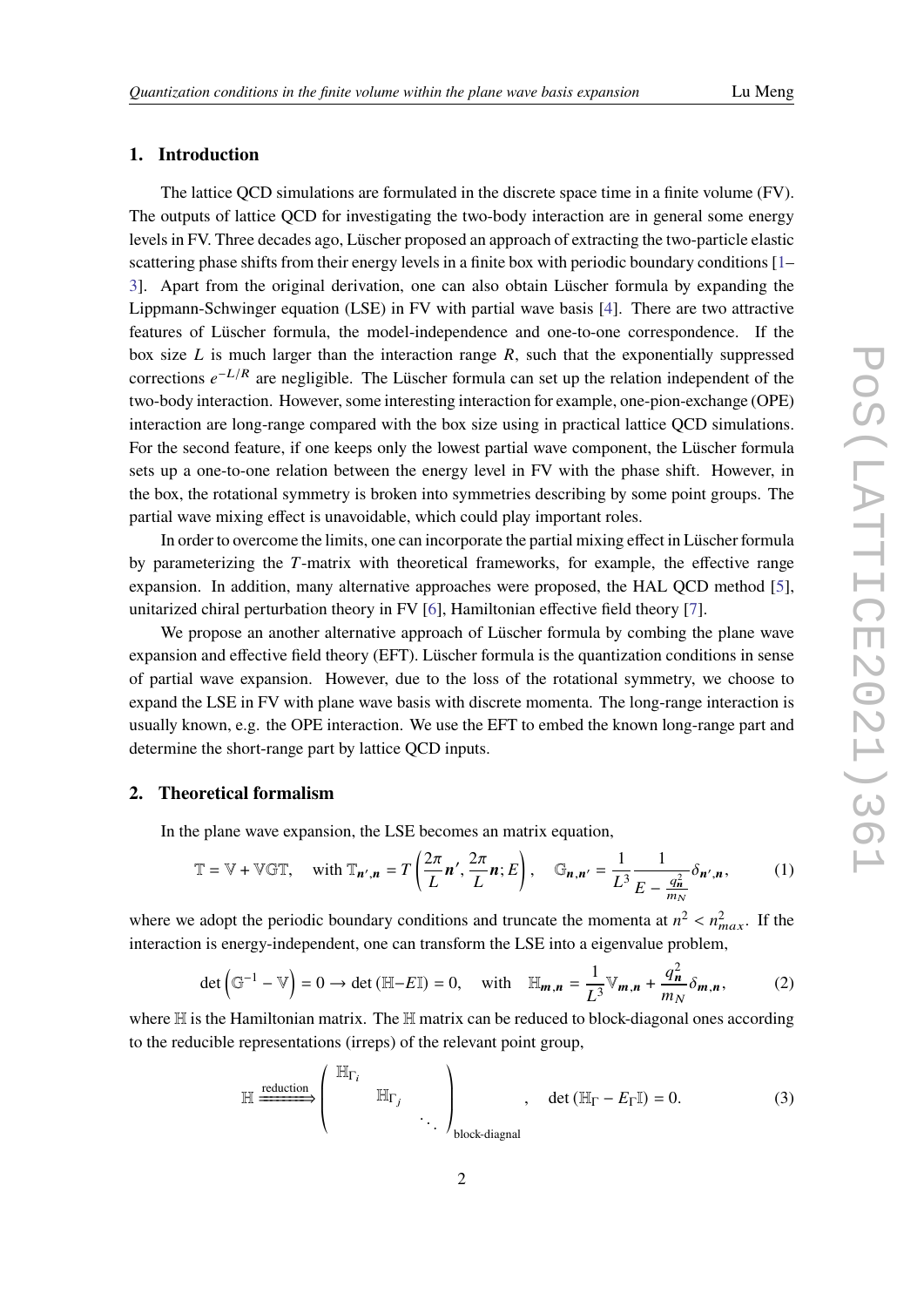<span id="page-2-0"></span>

**Figure 1:** Upper (lower) row: Various symbols show the  ${}^{1}S_{0}$  ( ${}^{1}P_{1}$ ) phase shifts calculated from the FV energy spectra using the single-channel Lüscher formula for the case of pionless EFT at NLO.

We final get the determinant equation with specific irrep. In the reductions, projection operator techniques [\[8\]](#page-8-6) are used. For example, the representation space of cubic group  $O<sub>h</sub>$  is constructed as

$$
\{n_1, n_2, n_3\} \equiv \{|n_1, n_2, n_3\rangle + \text{perm. } n_1, n_2, n_3 + \text{change signs}\}.
$$
 (4)

Under such a plane wave basis, the representations is  $\langle n'|\hat{D}(g)|n\rangle = \delta_{n',gn}$ . We totally get seven patterns of representation space,

$$
\{0,0,0\}_1,\{0,0,a\}_6,\{0,a,a\}_1, \{0,a,b\}_2, \{a,a,a\}_8,\{a,a,b\}_2, \{a,b,c\}_4, \{0,0,c\}_4
$$
(5)

where the subscription is the dimension of the space. We can reduce each representation space into the direct sum of the irreps of  $O_h$  group, for example,  $\{0, 0, a\}_6 = A_1^+ \oplus E^+ \oplus T_1^-$ . For the general case with elongated box, moving systems, arbitrary spin systems, the general process is

Symmetric group (character table)  $\stackrel{\hat{P}^{\Gamma}}{\longrightarrow}$  unitary irrep matrices  $\stackrel{\hat{P}_{\alpha\beta}^{\Gamma}}{\longrightarrow}$  rep. space  $|p_n\rangle \rightarrow$  irreps., (6)

where  $\hat{P}^{\Gamma}$  and  $\hat{P}^{\Gamma}_{\alpha\beta}$  are character projection operator and projection operator, respectively.

# **3. Application I: spin-singlet NN scattering**

The first application is nonrelativistic NN scattering. We focus on the spin-singlet systems. We first adopt contact interaction as a benchmark,

$$
V_{\text{cont}}^{(0)}(\boldsymbol{p}, \boldsymbol{p}') = C_S, \quad V_{\text{cont}}^{(2)}(\boldsymbol{p}, \boldsymbol{p}') = C_1 \boldsymbol{q}^2 + C_2 \boldsymbol{k}^2,\tag{7}
$$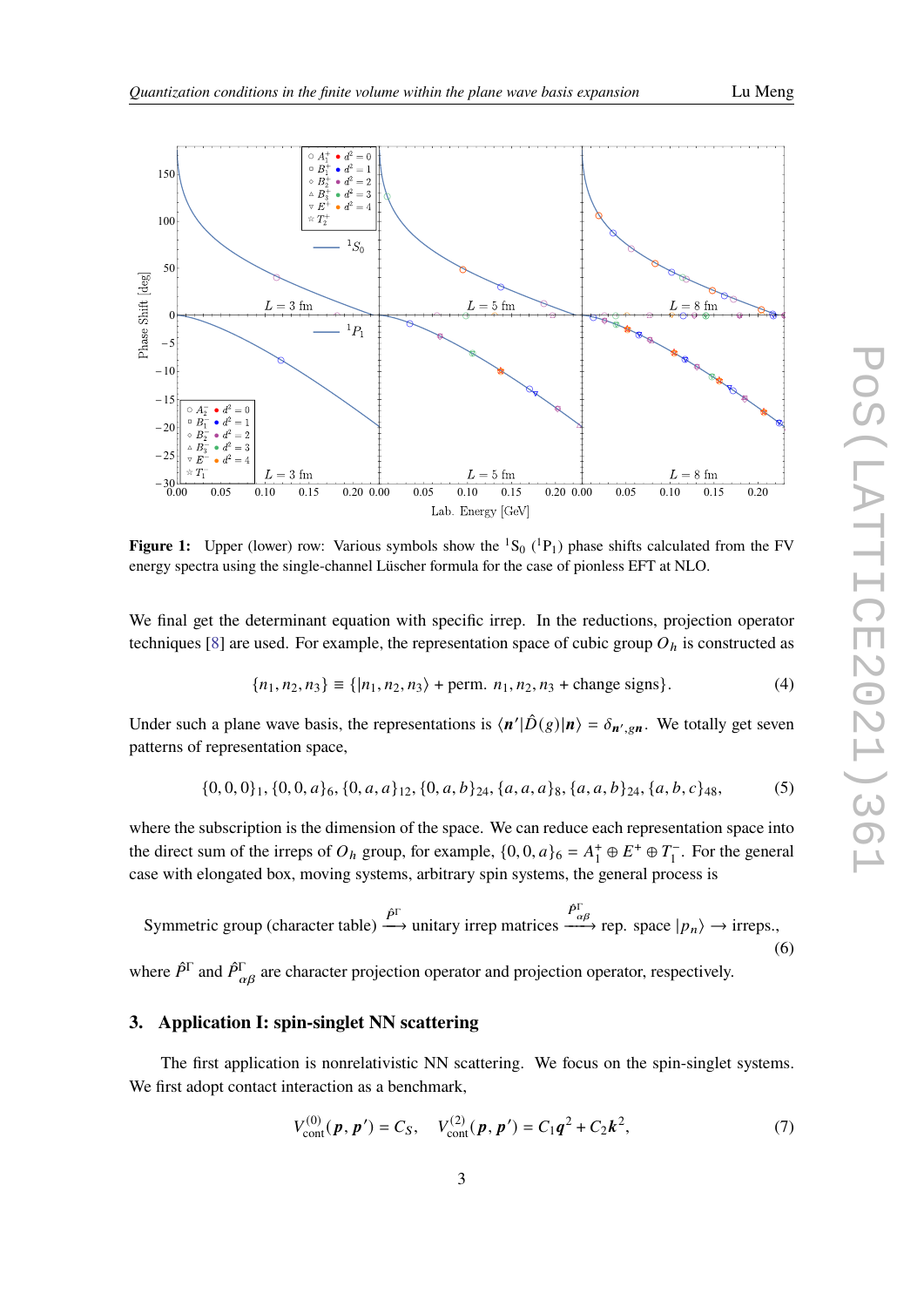<span id="page-3-0"></span>

**Figure 2:** Upper (lower) row: Various symbols show positive-parity (negative-parity) phase shifts calculated from the FV energy spectra using the S-wave (P-wave) Lüscher formula for the chiral EFT potential at NNLO. For remaining notations see figure [1.](#page-2-0)

where the interaction only contribute to S-wave and P-wave in the infinite volume. The phase shifts are presented in the solid line in Fig. [1.](#page-2-0) We put the interaction into boxes with  $L = 3,5,8$  fm and then obtain the FV energy levels via plane wave expansion. The phase shifts corresponding to these energy levels are extracted from the Lüscher formula with the lowest partial wave. The phase shifts from one-channel Lüscher formula agree with the accurate one very well. One can notice many energy levels with vanishing phase shifts which are non-interacting D-, F- and higher partial wave states. In the plane wave expansion scheme, the high partial wave states are included naturally.

Next, we adopt a realistic NN interaction from the NNLO chiral effective field theory [\[9\]](#page-8-7),

$$
V = V_{\text{cont}}^{(0)} + V_{1\pi}^{(0)} + V_{\text{cont}}^{(2)} + V_{2\pi}^{(2)} + V_{1\pi}^{(2)} + V_{2\pi}^{(3)}.
$$
 (8)

The comparisons between plane wave expansion and Lüscher formula for parity-even and parity-odd states are presented in Figs. [2.](#page-3-0) One can see the Lüscher formula can extract the S-wave phase shift in the larger box with  $L = 5$  fm well. However, the deviations of Lüscher formula for the small box  $L = 3$  fm is significant. For the odd-parity states, however, increasing the box do not improve the single-channel Lüscher formula.

In order to understand the deviations, we adopt a more simple interaction, OPE interaction. Apart from the full OPE interaction, we can decompose the interaction in the partial wave basis,

$$
V(\boldsymbol{p}, \boldsymbol{p}') = \sum_{l} \frac{2l+1}{4\pi} V_l(p, p') P_l(z), \quad V_{\text{S-wave}}(\boldsymbol{p}, \boldsymbol{p}') = (4\pi)^{-1} V_0(p, p') P_0(z), \tag{9}
$$

One can choose to switch off some partial wave contributions. In above equation, we give the interaction switch off all partial wave except the S-wave part. The results for these interactions are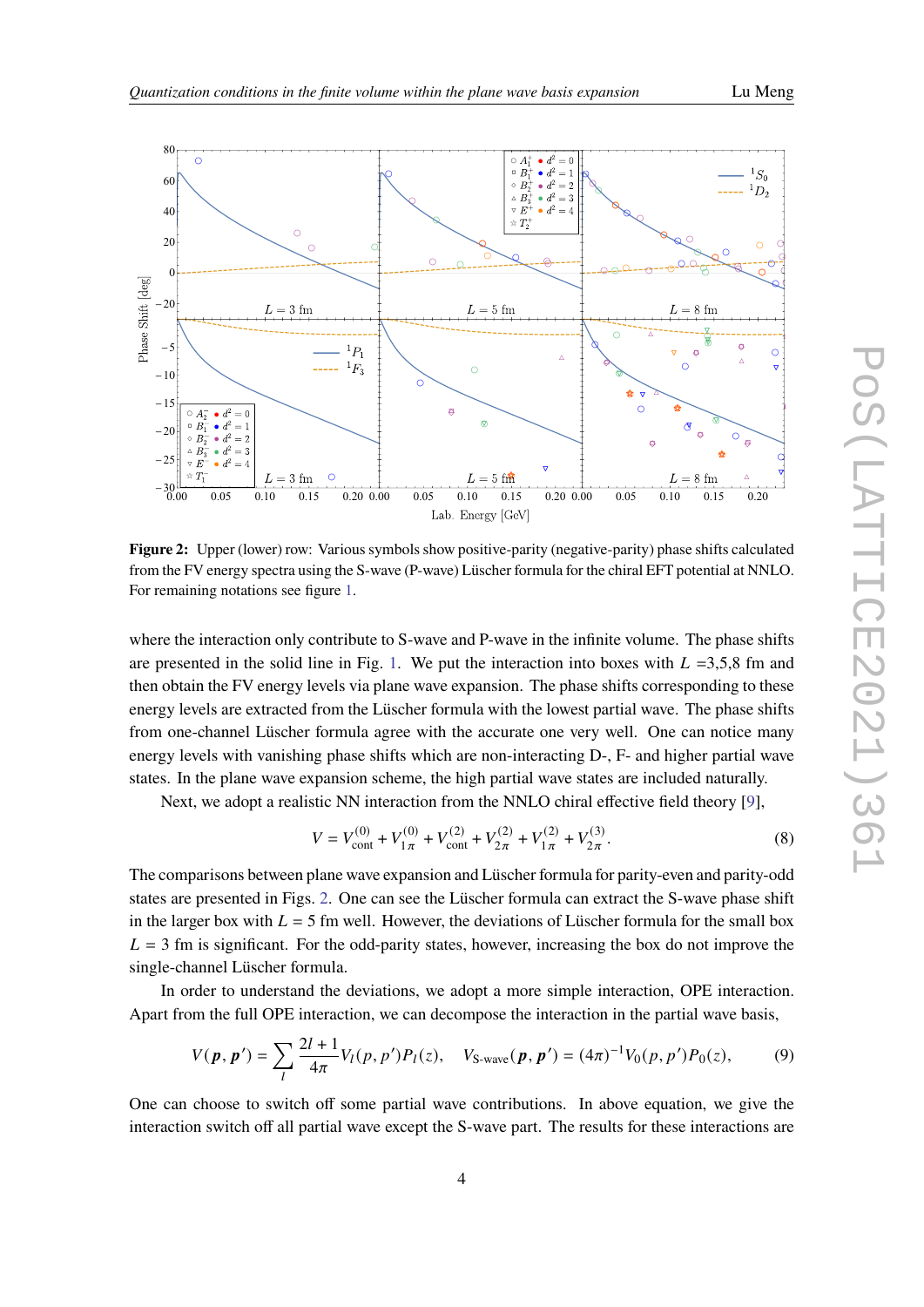

<span id="page-4-0"></span>

**Figure 3:** Phase shifts in the positive-parity channels extracted from the FV energy spectra using the S-wave Lüscher formula (various symbols) in comparison with the infinite-volume results for the OPE potential (upper row) and the S-wave projected OPE potential (lower row).

given in Figs. [3](#page-4-0) and [4.](#page-5-0) One can see that for the full OPE interaction the deviations of Lüscher formula are qualitatively similar to the NNLO chiral interaction. Meanwhile, when the high partial wave interactions are turned off, the derivations disappear except in the smallest box. For the odd-parity state, when the P-wave and F-wave interaction are both included, the pattern in the lower sibfigure of Fig. [4](#page-5-0) return to mess. Therefore, we can conclude that the partial wave mixing effect in FV results in the derivations of the single-channel Lüscher formula. The results are sensitive to the second lowest partial wave components, which was indicated in Ref. [\[10\]](#page-8-8) as well.

In order to overcome the limits of Lüscher formula, we adopt an EFT-inspired approach. We first generate "synthesis" lattice QCD data through a toy model,

$$
V_{\text{toy}} = V_{1\pi} + V_{1h} = -\left(\frac{g_A}{2F_{\pi}}\right)^2 \frac{M_{\pi}^2}{q^2 + M_{\pi}^2} \tau_1 \cdot \tau_2 + (c_{h1} + c_{h2}\tau_1 \cdot \tau_2) \frac{1}{q^2 + m_h^2},\tag{10}
$$

where  $V_{1\pi}$  and  $V_{1h}$  are OPE interaction and heavy-meson exchange interaction. The mass of the heavy meson is  $m_h = 0.5$  GeV. We fit the FV energy levels generate from the above interaction with an EFT interaction

$$
V_{\text{EFT}} = V_{\text{OPE}}^{(0)} + V_{\text{cont}}^{(0)} + V_{\text{cont}}^{(2)} + V_{\text{cont}}^{(4)} + \dots
$$
 (11)

where  $V_{\text{OPE}}$  is the OPE interaction and  $V_{\text{cont}}^{(\alpha)}$  is the short-range interaction order by order. In the fitting, we use the determinant residual method [\[11\]](#page-8-9) and only the ground state of each irreps as the inputs. The results are presented in Fig. [5.](#page-6-0) One can see that the fitting is improved with orders. We present the phase shift in Fig. [6.](#page-7-0) Compared with the real phase shifts, the fitting phase shifts are also improved order by order. One can see the fitting do uncover the underlying theory even in a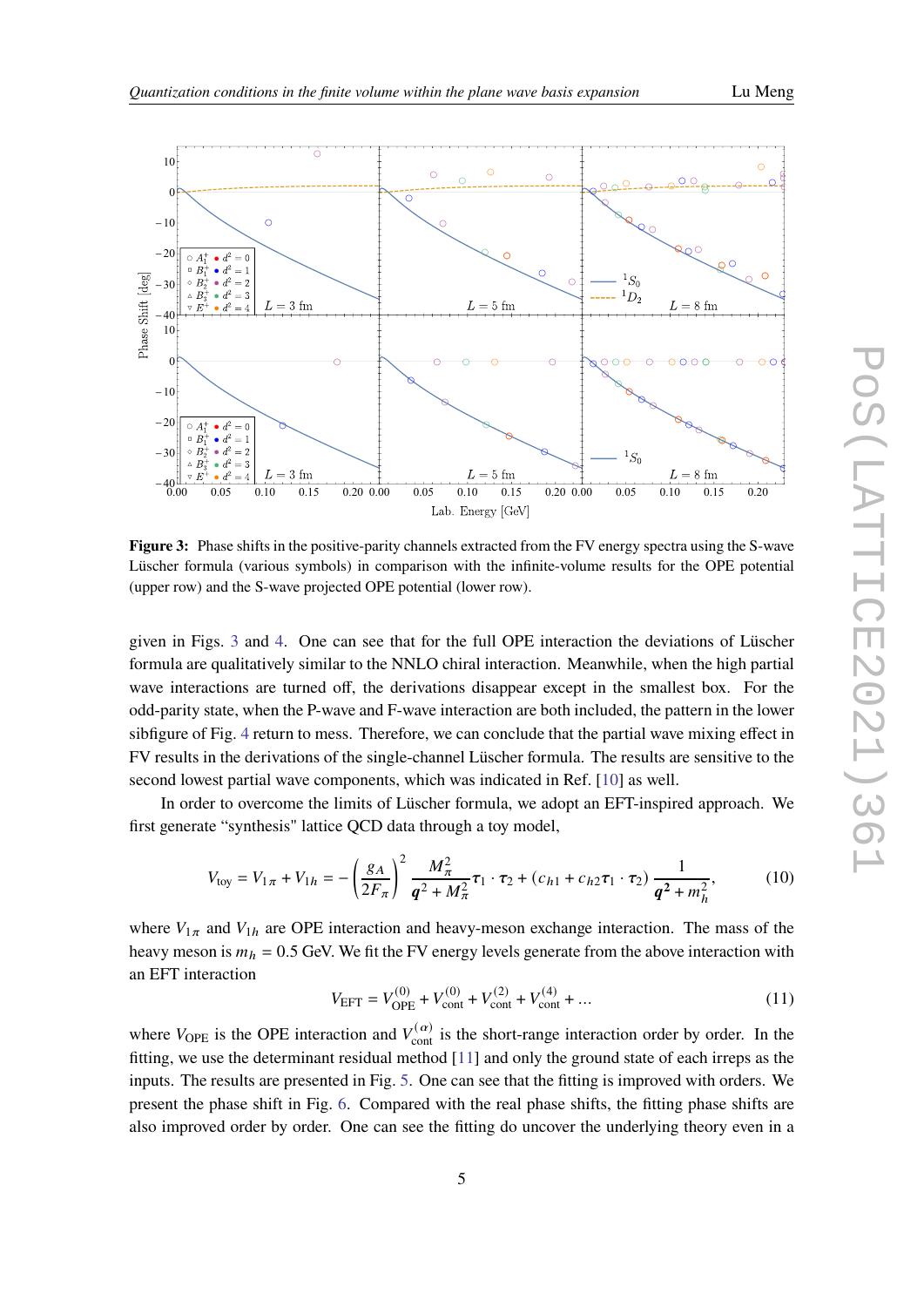<span id="page-5-0"></span>

**Figure 4:** Phase shifts in the negative-parity channels extracted from the FV energy spectra using the Pwave Lüscher formula (various symbols) in comparison with the infinite-volume results for the OPE potential (upper row), the P-wave projected OPE potential (middle row) and the P- and F-wave projected OPE potential.

small box  $L = 3$  fm. What is more important, we include some energy levels of which phase shifts from Lüscher formula derive significantly from the real ones. However, these energy levels do not prevent us from good fitting. Because we include all partial wave components.

# **4.** Application II:  $\rho$ -channel  $\pi\pi$  scattering

For the relativistic system,  $\rho$ -channel  $\pi\pi$  scattering, we adopt an phenomenological interaction

<span id="page-5-1"></span>
$$
V(\mathbf{p}, \mathbf{p}'; E) = -\frac{2\mathbf{p} \cdot \mathbf{p}'}{f^2} \left( 1 + \frac{2G_V^2}{f^2} \frac{E^2}{M_0^2 - E^2} \right),\tag{12}
$$

where three parameters f,  $G_V$  and  $M_0$  can be determined by fitting experimental phase shift [\[12,](#page-8-10) [13\]](#page-8-11) as shown in left subfigure in Fig. [7.](#page-7-1) We put the interaction into the finite box and obtain the energy levels. The phase shifts extracted from the energy levels via the Lüscher formula are given in the middle subfigure of Fig. [7.](#page-7-1) One can see Lüscher formula works very well, because the interaction in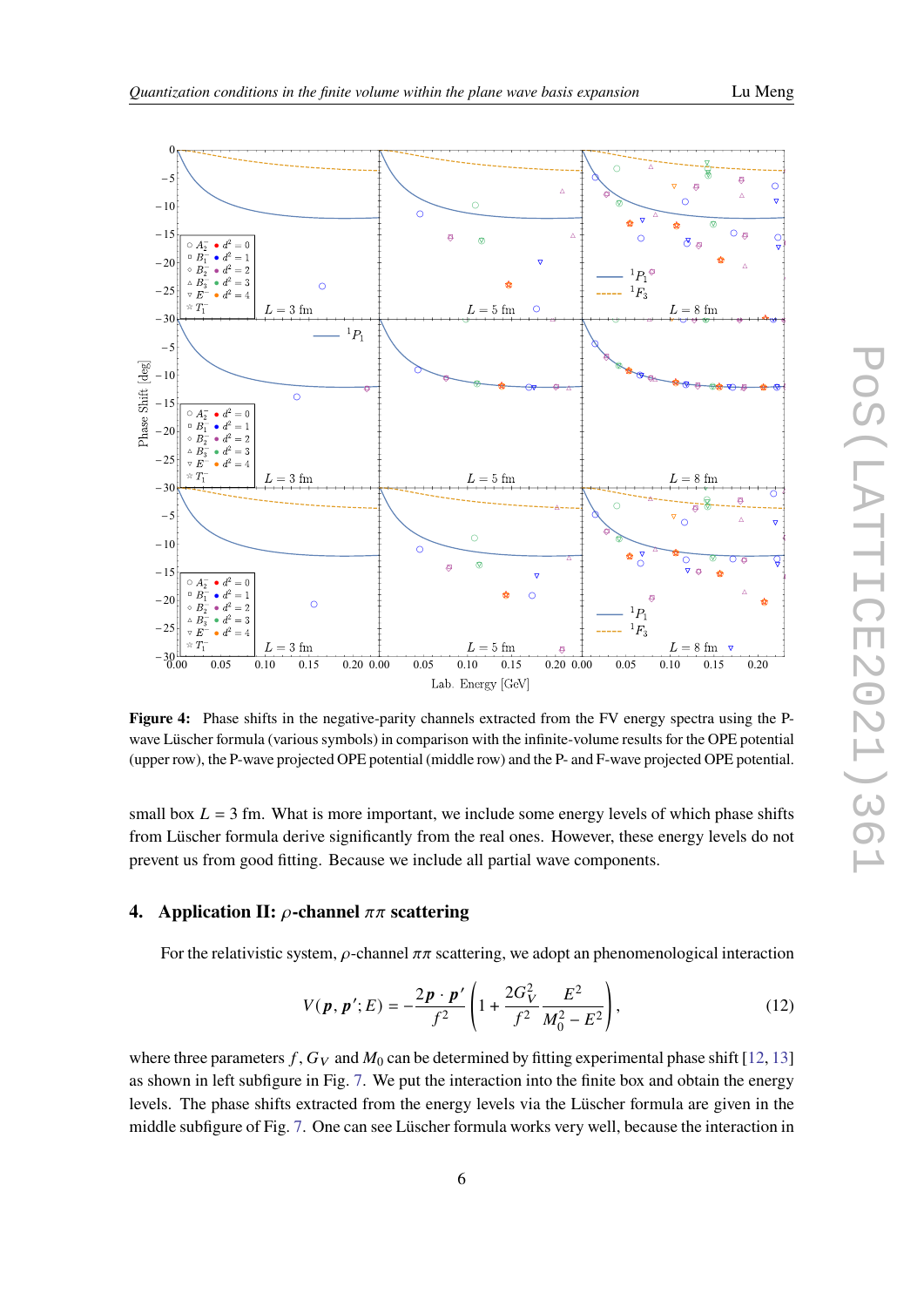<span id="page-6-0"></span>

**Figure 5:** Comparisons of the synthetic lattice energy levels with positive (upper) and negative (lower) parity in the box with  $L = 5$  fm and those from the EFT determined by fitting (see figure [1](#page-2-0) for marker meaning).

[\(12\)](#page-5-1) only contributes to the P-wave. Meanwhile, the lattice QCD energy levels in this channel were obtained in Ref. [\[14\]](#page-8-12). Thus, we use our plane wave expansion approach to determined the three parameters by lattice QCD energy levels below the  $4m<sub>\pi</sub>$  threshold. The results are presented in right subfigure of Fig. [7.](#page-7-1) One can see we could obtain the phase shift roughly. The large uncertainties can be reduced by adopting more rigorous  $\pi\pi$  scattering framework.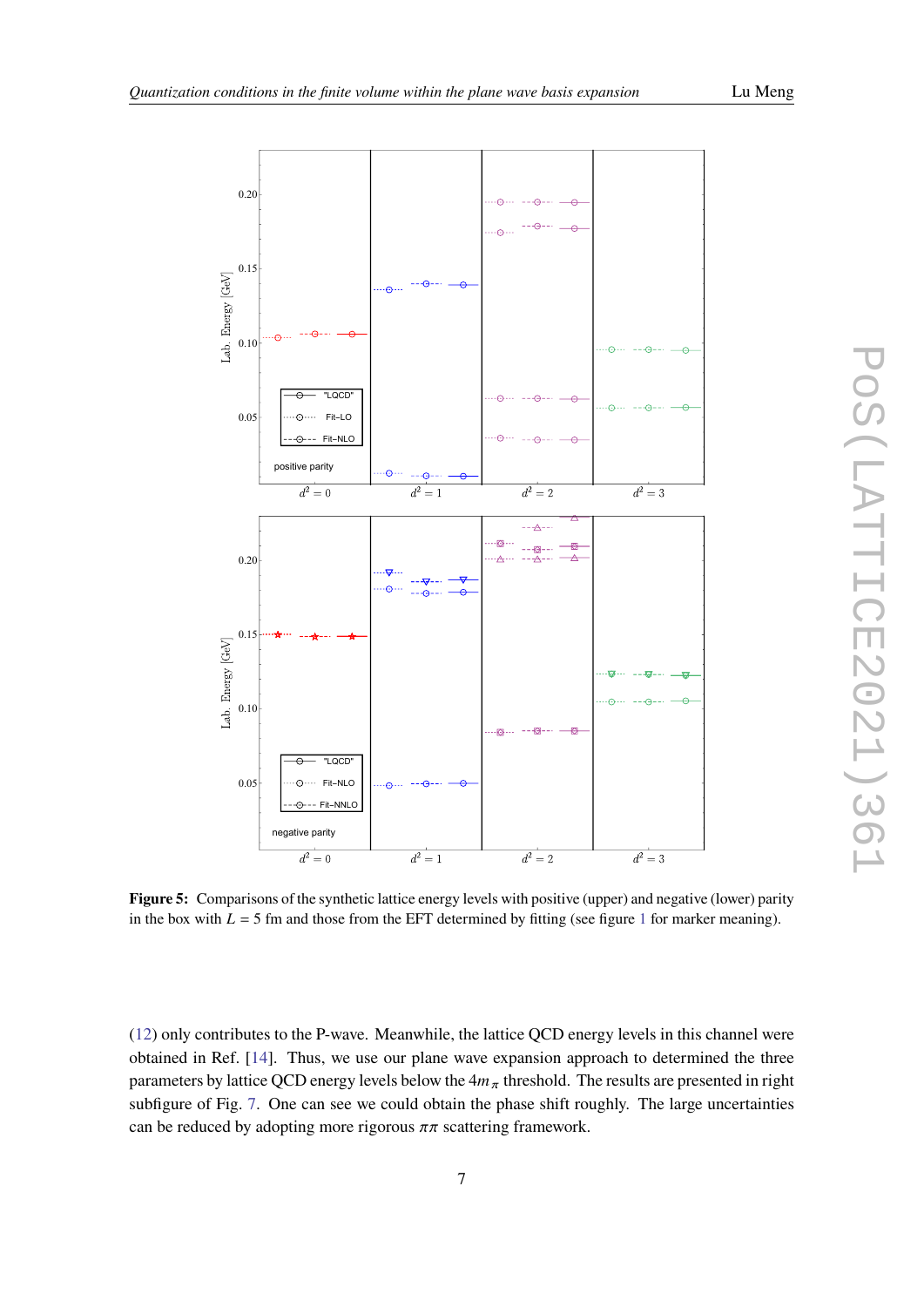<span id="page-7-0"></span>

**Figure 6:**  ${}^{1}S_{0}$  (upper row) and  ${}^{1}P_{1}$  (lower row) phase shifts extracted by matching the EFT to the finitevolume spectra for the toy-model example in comparison with the underlying phase shifts shown by the solid blue lines.

<span id="page-7-1"></span>

**Figure 7:** P-wave  $\pi\pi$  phase shifts from phenomenological model [Eq. [\(12\)](#page-5-1)] (left), Lüscher formula (middle) and fitting lattice QCD data (right).

## **5. Summary**

In this work, we propose an alternative approache of Lüscher's formula to extract the information of the two-body interaction from the FV energy levels. We adopt the plane wave expansion rather than the partial wave expansion. Within the projection operator technique, we reduce the discrete plane wave basis into the direct sum of several irrep spaces of the corresponding discrete groups. LSE can be represented in matrix equations with fixed irreps. The FV energy levels are obtained by finding the poles of these LSEsin the FV. For the non-relativistic systems, we use the spin singlet  $NN$  systems as an example. Our results show that one can not extract reliable NN interactions by the single-channel Lüscher's formula from the lattice simulation in a small box ( $L \le 3$ fm) or when the partial wave mixing effect is significant  $({}^{1}P_{1}$  channel). We adopt a toy model to illustrate that the plane wave expansion approach can solve above problems. In this approach, we do not introduce the partial wave expansion and thus the partial wave mixing effect due to the breaking of rotational symmetry in the FV is embed naturally. Meanwhile, we do not presume the